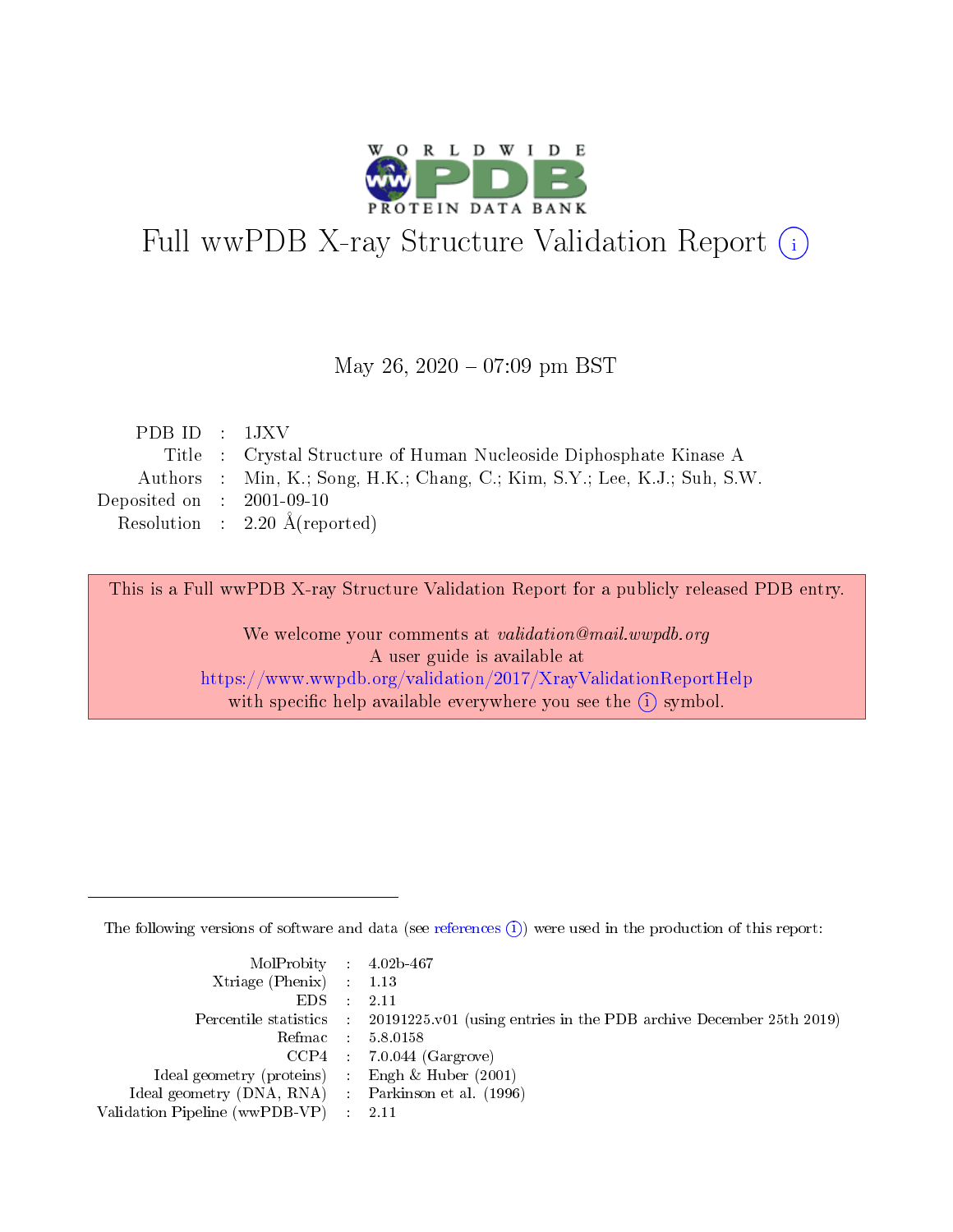### 1 [O](https://www.wwpdb.org/validation/2017/XrayValidationReportHelp#overall_quality)verall quality at a glance  $(i)$

The following experimental techniques were used to determine the structure: X-RAY DIFFRACTION

The reported resolution of this entry is 2.20 Å.

Percentile scores (ranging between 0-100) for global validation metrics of the entry are shown in the following graphic. The table shows the number of entries on which the scores are based.



| Metric                | Whole archive        | Similar resolution<br>$(\#\text{Entries},\,\text{resolution}\,\,\text{range}(\textup{\AA}))$ |  |
|-----------------------|----------------------|----------------------------------------------------------------------------------------------|--|
|                       | $(\#\text{Entries})$ |                                                                                              |  |
| $R_{free}$            | 130704               | $4898(2.20-2.20)$                                                                            |  |
| Clashscore            | 141614               | $5594(2.20-2.20)$                                                                            |  |
| Ramachandran outliers | 138981               | $5503(2.20-2.20)$                                                                            |  |
| Sidechain outliers    | 138945               | $5504(2.20-2.20)$                                                                            |  |
| RSRZ outliers         | 127900               | $4800(2.20-2.20)$                                                                            |  |

The table below summarises the geometric issues observed across the polymeric chains and their fit to the electron density. The red, orange, yellow and green segments on the lower bar indicate the fraction of residues that contain outliers for  $>=3, 2, 1$  and 0 types of geometric quality criteria respectively. A grey segment represents the fraction of residues that are not modelled. The numeric value for each fraction is indicated below the corresponding segment, with a dot representing fractions  $\epsilon=5\%$  The upper red bar (where present) indicates the fraction of residues that have poor fit to the electron density. The numeric value is given above the bar.

| Mol          | Chain          | Length | Quality of chain     |     |                                   |
|--------------|----------------|--------|----------------------|-----|-----------------------------------|
| ш            | А              | 152    | 3%<br>75%            | 20% | $\cdots$                          |
| ш            | B              | 152    | 73%                  | 22% | $\cdots$                          |
| $\mathbf{I}$ | $\overline{C}$ | 152    | 13%<br>74%           | 22% | $\bullet$ $\bullet$               |
| п<br>a di    | D              | 152    | $\frac{0}{6}$<br>73% | 22% | $\bullet\quad\bullet\quad\bullet$ |
|              | E              | 152    | 76%                  | 20% | $\cdots$                          |
|              | $\mathbf{F}$   | 152    | 9%<br>73%            | 22% | $\cdots$                          |

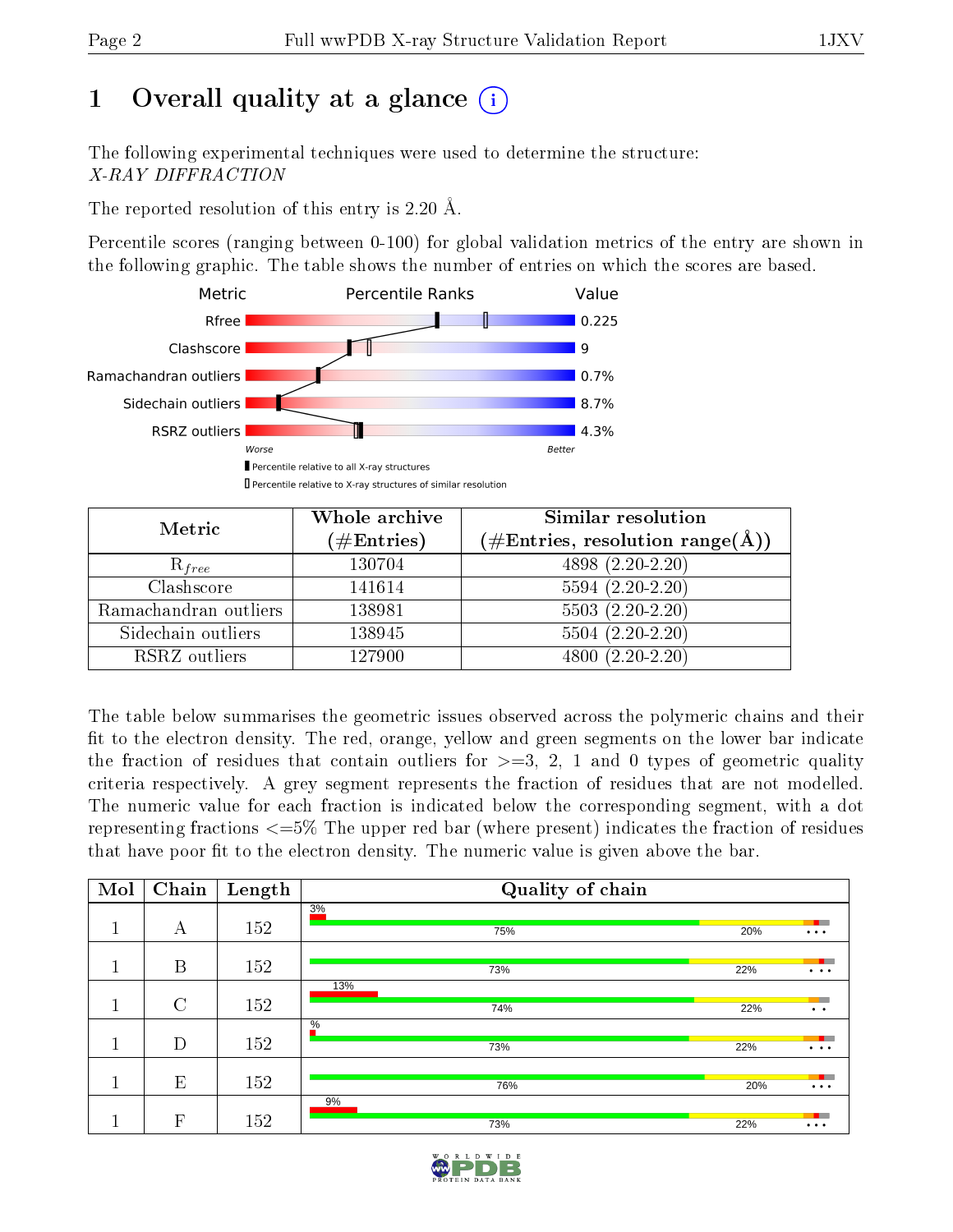### 2 Entry composition (i)

There are 2 unique types of molecules in this entry. The entry contains 7295 atoms, of which 0 are hydrogens and 0 are deuteriums.

In the tables below, the ZeroOcc column contains the number of atoms modelled with zero occupancy, the AltConf column contains the number of residues with at least one atom in alternate conformation and the Trace column contains the number of residues modelled with at most 2 atoms.

| Mol | Chain                     | Residues |       |               | Atoms |                    |                | ZeroOcc  | $\operatorname{AltConf}$ | Trace            |
|-----|---------------------------|----------|-------|---------------|-------|--------------------|----------------|----------|--------------------------|------------------|
|     | А                         | 149      | Total | C             | Ν     | $\Omega$           | S              | $\theta$ | $\theta$                 | $\left( \right)$ |
|     |                           |          | 1184  | 758           | 203   | 216                | 7              |          |                          |                  |
|     | B                         | 149      | Total | $\mathcal{C}$ | N     | $\left( \ \right)$ | S              | $\theta$ | $\left($                 |                  |
|     |                           |          | 1184  | 758           | 203   | 216                | $\overline{7}$ |          |                          |                  |
|     | $\mathcal{C}$             | 149      | Total | $\cap$        | Ν     | $\left( \right)$   | S              |          | $\theta$                 |                  |
|     |                           |          | 1184  | 758           | 203   | 216                | $\overline{7}$ | 0        |                          |                  |
|     | D                         | 149      | Total | $\mathcal{C}$ | Ν     | $\left( \right)$   | S              | $\theta$ | $\theta$                 |                  |
|     |                           |          | 1184  | 758           | 203   | 216                | 7              |          |                          |                  |
|     | E                         | 149      | Total | $\mathcal{C}$ | Ν     | $\left( \ \right)$ | S              | $\theta$ | $\theta$                 |                  |
|     |                           |          | 1184  | 758           | 203   | 216                | 7              |          |                          |                  |
|     | $\boldsymbol{\mathrm{F}}$ | 149      | Total | $\cap$        | N     | $\left( \right)$   | S              | 0        |                          |                  |
|     |                           |          | 1184  | 758           | 203   | 216                | 7              |          |                          |                  |

Molecule 1 is a protein called Nucleoside Diphosphate Kinase A.

• Molecule 2 is water.

| Mol            | Chain                     | Residues | Atoms                                 | ZeroOcc        | AltConf |
|----------------|---------------------------|----------|---------------------------------------|----------------|---------|
| $\overline{2}$ | А                         | 29       | Total<br>$\left( \right)$<br>29<br>29 | $\theta$       | 0       |
| $\overline{2}$ | B                         | 33       | Total<br>$\Omega$<br>33<br>33         | 0              | 0       |
| $\overline{2}$ | $\cap$                    | 24       | Total<br>$\left( \right)$<br>24<br>24 | $\theta$       | 0       |
| $\overline{2}$ | D                         | 35       | Total<br>$\Omega$<br>35<br>35         | $\theta$       | 0       |
| $\overline{2}$ | E                         | 31       | Total<br>$\Omega$<br>31<br>31         | $\overline{0}$ | 0       |
| 2              | $\boldsymbol{\mathrm{F}}$ | 39       | Total<br>$\left( \right)$<br>39<br>39 |                |         |

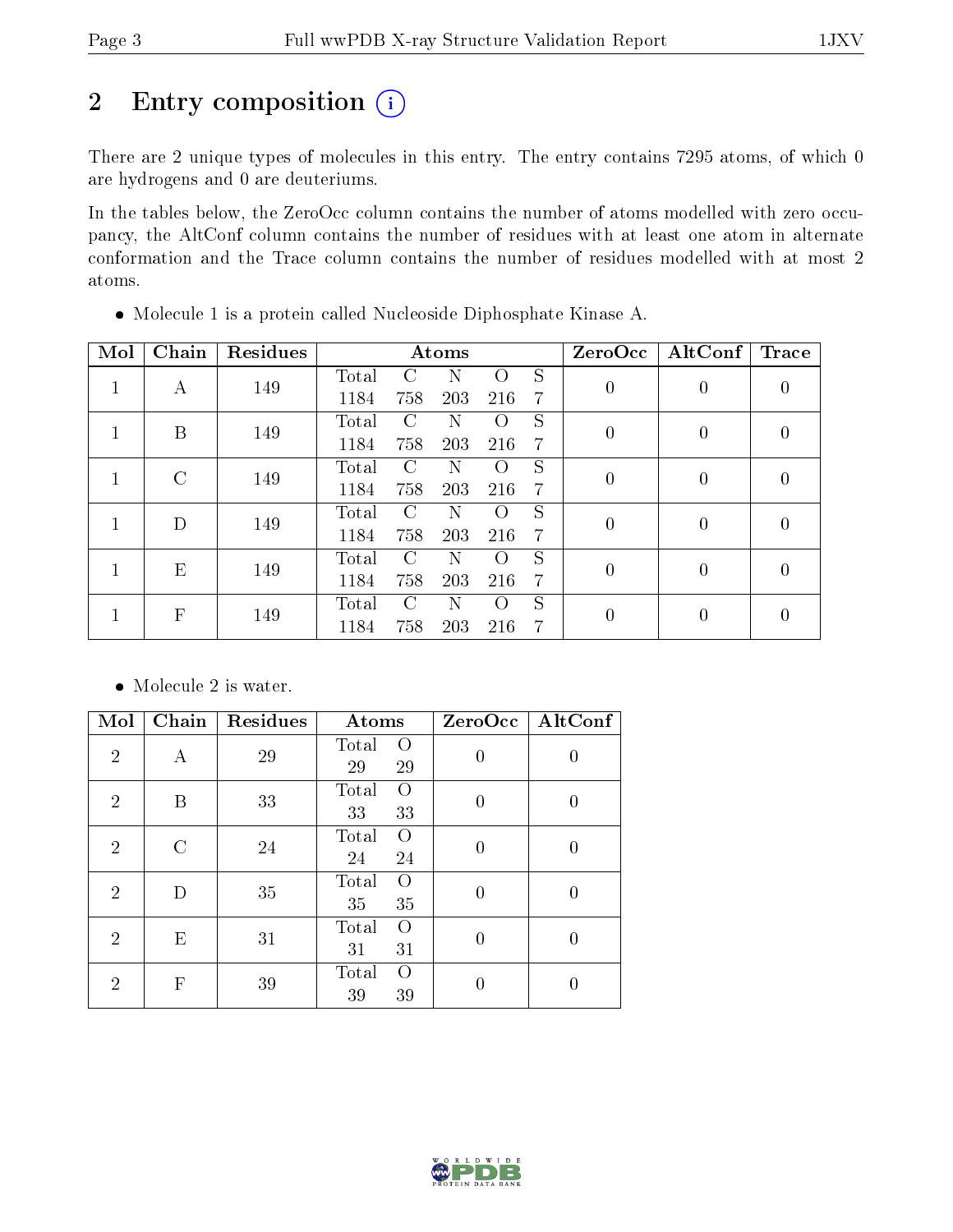E124 S125 K128 V140 D141 Q147 E152

### 3 Residue-property plots  $(i)$

These plots are drawn for all protein, RNA and DNA chains in the entry. The first graphic for a chain summarises the proportions of the various outlier classes displayed in the second graphic. The second graphic shows the sequence view annotated by issues in geometry and electron density. Residues are color-coded according to the number of geometric quality criteria for which they contain at least one outlier: green  $= 0$ , yellow  $= 1$ , orange  $= 2$  and red  $= 3$  or more. A red dot above a residue indicates a poor fit to the electron density (RSRZ  $> 2$ ). Stretches of 2 or more consecutive residues without any outlier are shown as a green connector. Residues present in the sample, but not in the model, are shown in grey.

- Chain A: 75% 20% **•**<br>V53 K56 • •<br>ಜಂ **•**<br>P59  $\frac{1}{2}$ <mark>ad Fe</mark>ta D14  $\frac{17}{11}$ R34  $\frac{8}{2}$  $\frac{8}{2}$  $\frac{57}{2}$  $\frac{8}{1}$  $\frac{8}{2}$  $\frac{1}{2}$  $\frac{43}{4}$  $\frac{44}{3}$ E45  $\frac{5}{2}$  $\overline{50}$  $\frac{3}{5}$ L64  $\frac{1}{2}$ K66 H69  $\mathbb{P}^2$  $\frac{51}{2}$ N82  $\frac{3}{2}$  $\frac{184}{18}$ K85 R88  $\frac{1}{2}$  $\frac{8}{2}$ E93 T94 N95  $\frac{8}{2}$ A97  $\mathbf{e}$ E124  $\frac{12}{11}$ I117 D121 K128 V140 D141  $\frac{45}{11}$ A146 Q147  $\frac{48}{2}$ W149 E152 • Molecule 1: Nucleoside Diphosphate Kinase A Chain B: 73% 22% R105 F108 I116 I117 D121 <mark>ad Fe</mark>ta P13 D14  $\overline{H}$ E23 R34  $\frac{8}{3}$  $\frac{8}{2}$  $\frac{57}{2}$  $\frac{8}{1}$  $\frac{8}{2}$ F40  $\frac{43}{4}$  $\frac{5}{2}$ L64  $\frac{1}{2}$ K66 H69 P72  $\mathbb{Z}^2$  $\frac{51}{2}$  $\frac{82}{2}$ K85  $\frac{1}{2}$  $\frac{1}{2}$  $\frac{8}{2}$ E93 T94 N95  $\frac{8}{2}$  $\overline{198}$  $\mathbf{e}$
- Molecule 1: Nucleoside Diphosphate Kinase A

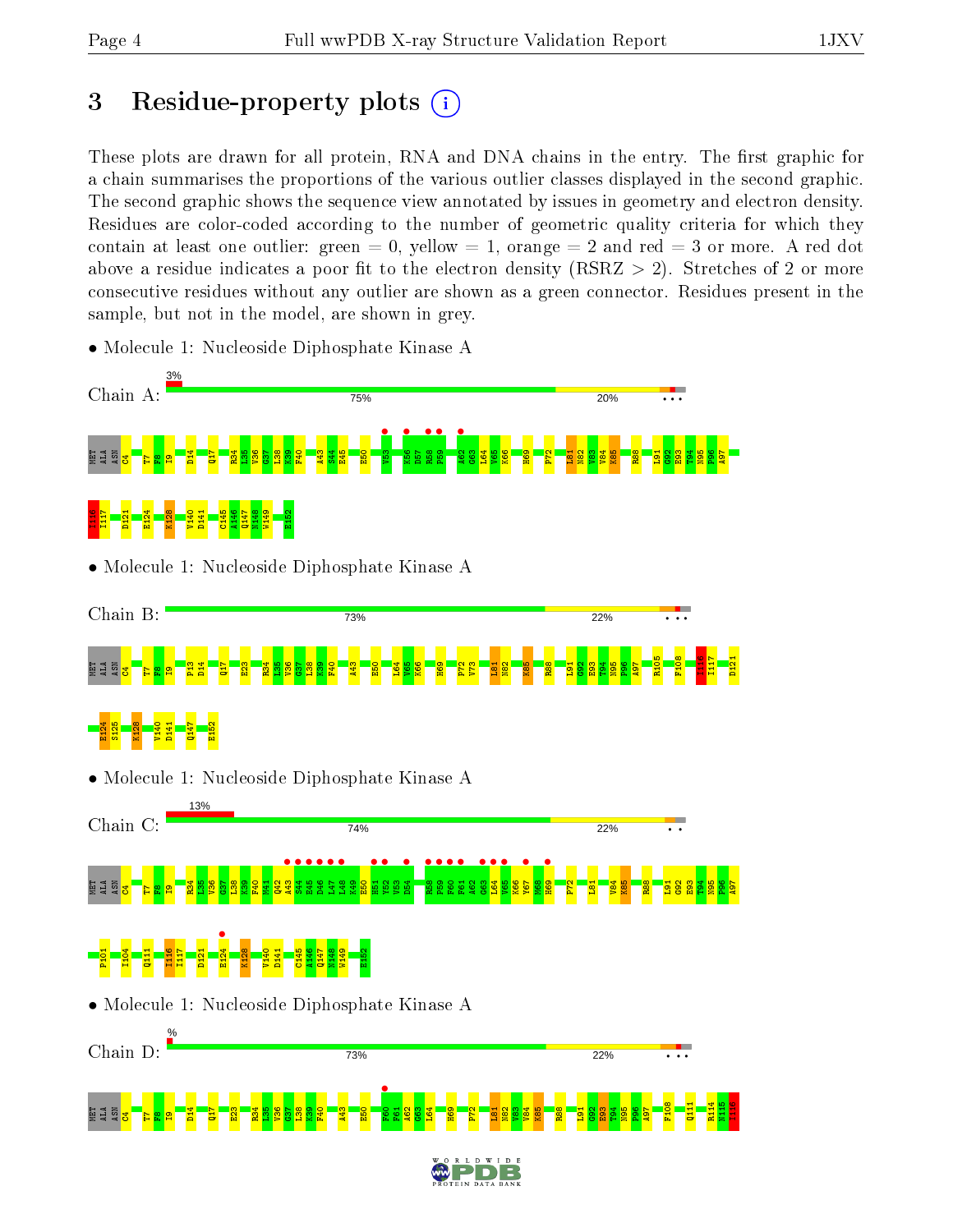# I117 D121 E124 K128 V140 D141 C145 A146 Q147 N148 W149 E152

• Molecule 1: Nucleoside Diphosphate Kinase A



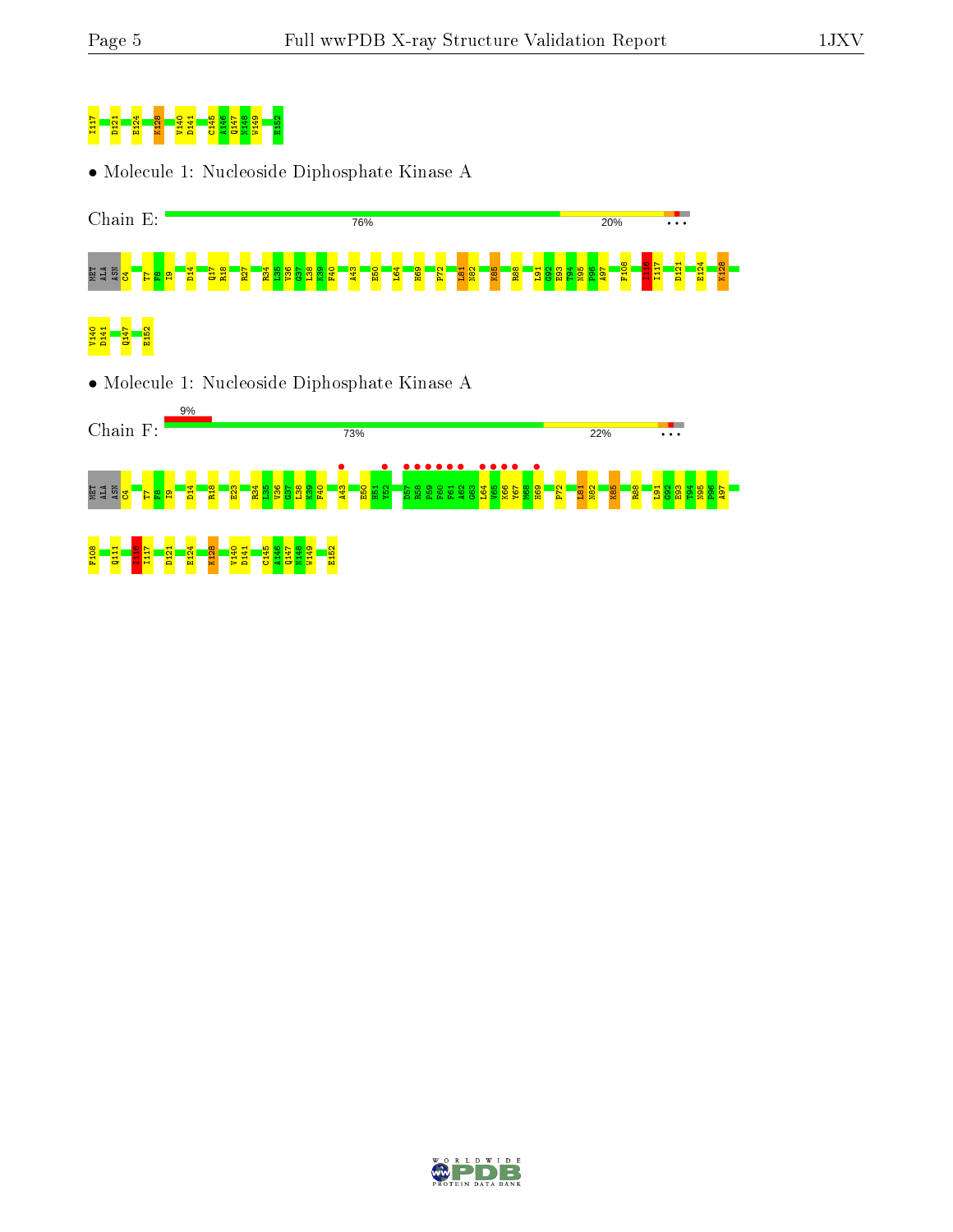### 4 Data and refinement statistics  $(i)$

| Property                                                         | Value                                            | Source     |
|------------------------------------------------------------------|--------------------------------------------------|------------|
| Space group                                                      | P 1 21 1                                         | Depositor  |
| Cell constants                                                   | 74.21Å 78.11Å<br>82.29Å                          | Depositor  |
| a, b, c, $\alpha$ , $\beta$ , $\gamma$                           | $90.00^{\circ}$ $101.33^{\circ}$ $90.00^{\circ}$ |            |
| Resolution $(A)$                                                 | 6.00<br>2.20<br>$\frac{1}{2}$                    | Depositor  |
|                                                                  | 49.42<br>$-1.99$                                 | <b>EDS</b> |
| % Data completeness                                              | (Not available) $(6.00-2.20)$                    | Depositor  |
| (in resolution range)                                            | 81.8 (49.42-1.99)                                | <b>EDS</b> |
| $R_{merge}$                                                      | 0.06                                             | Depositor  |
| $\mathrm{R}_{sym}$                                               | (Not available)                                  | Depositor  |
| $\langle I/\sigma(I) \rangle^{-1}$                               | $0.08$ (at 1.98Å)                                | Xtriage    |
| Refinement program                                               | X-PLOR                                           | Depositor  |
|                                                                  | 0.207, 0.263                                     | Depositor  |
| $R, R_{free}$                                                    | $0.224$ ,<br>0.225                               | DCC        |
| $R_{free}$ test set                                              | 5225 reflections $(10.08\%)$                     | wwPDB-VP   |
| Wilson B-factor $(A^2)$                                          | 27.8                                             | Xtriage    |
| Anisotropy                                                       | 0.375                                            | Xtriage    |
| Bulk solvent $k_{sol}(\text{e}/\text{A}^3), B_{sol}(\text{A}^2)$ | $0.33$ , 58.2                                    | <b>EDS</b> |
| L-test for $\mathrm{twinning}^2$                                 | $< L >$ = 0.49, $< L2$ = 0.33                    | Xtriage    |
| Estimated twinning fraction                                      | No twinning to report.                           | Xtriage    |
| $F_o, F_c$ correlation                                           | 0.94                                             | <b>EDS</b> |
| Total number of atoms                                            | 7295                                             | wwPDB-VP   |
| Average B, all atoms $(A^2)$                                     | 44.0                                             | wwPDB-VP   |

Xtriage's analysis on translational NCS is as follows: The largest off-origin peak in the Patterson function is  $4.33\%$  of the height of the origin peak. No significant pseudotranslation is detected.

<sup>&</sup>lt;sup>2</sup>Theoretical values of  $\langle |L| \rangle$ ,  $\langle L^2 \rangle$  for acentric reflections are 0.5, 0.333 respectively for untwinned datasets, and 0.375, 0.2 for perfectly twinned datasets.



<span id="page-5-1"></span><span id="page-5-0"></span><sup>1</sup> Intensities estimated from amplitudes.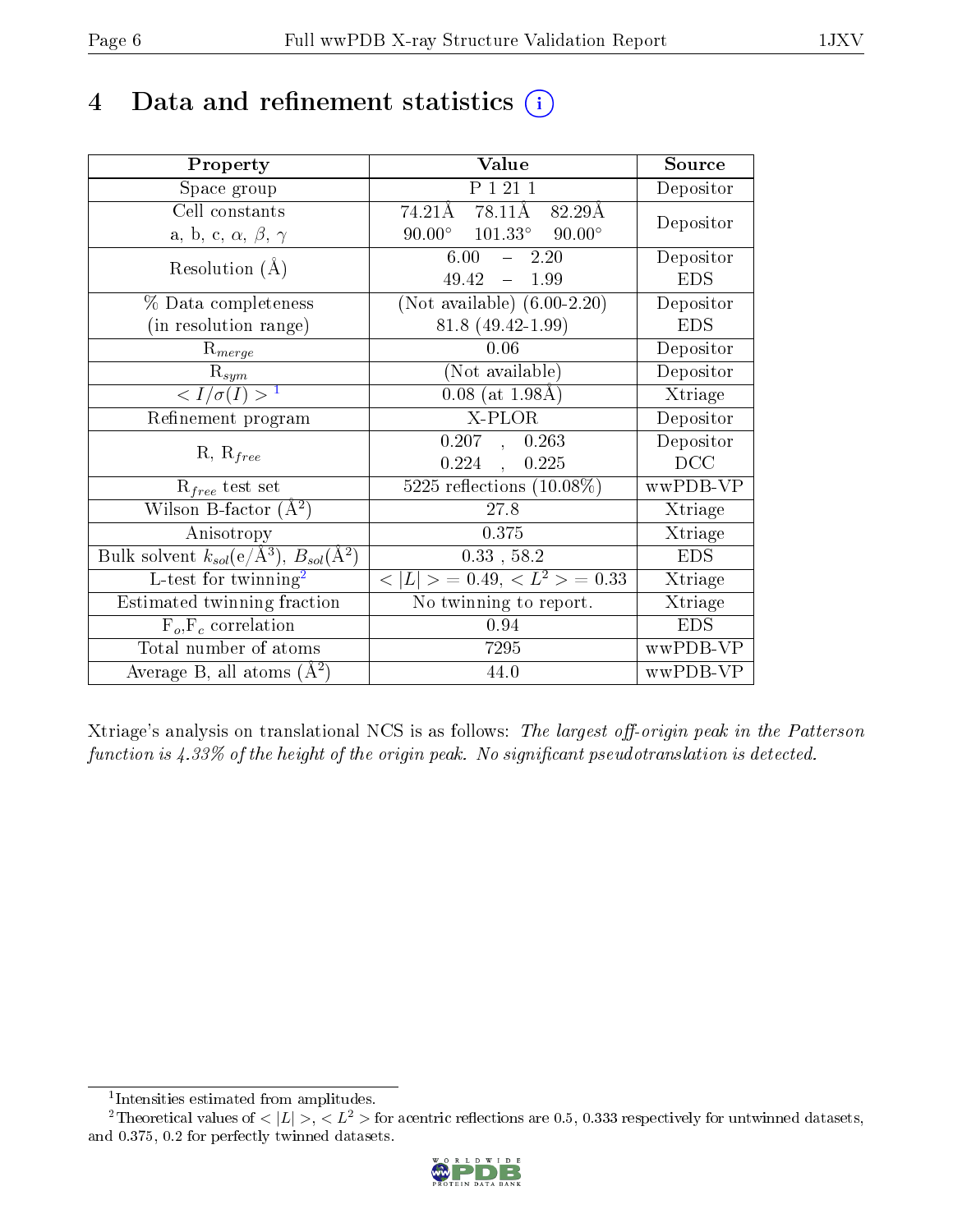### 5 Model quality  $(i)$

### 5.1 Standard geometry  $\overline{()}$

The Z score for a bond length (or angle) is the number of standard deviations the observed value is removed from the expected value. A bond length (or angle) with  $|Z| > 5$  is considered an outlier worth inspection. RMSZ is the root-mean-square of all Z scores of the bond lengths (or angles).

| Mol          | Chain |             | <b>Bond lengths</b> |      | Bond angles |
|--------------|-------|-------------|---------------------|------|-------------|
|              |       | <b>RMSZ</b> | # $ Z  > 5$         | RMSZ | # $ Z  > 5$ |
| $\mathbf{1}$ |       | 0.44        | 0/1211              | 0.54 | 0/1633      |
| $\mathbf{1}$ | В     | 0.45        | 0/1211              | 0.53 | 0/1633      |
| $\mathbf 1$  | С     | 0.45        | 0/1211              | 0.52 | 0/1633      |
| 1            | D)    | 0.46        | 0/1211              | 0.54 | 0/1633      |
| $\mathbf{1}$ | F,    | 0.45        | 0/1211              | 0.53 | 0/1633      |
| 1            | F     | 0.47        | 0/1211              | 0.55 | /1633<br>0  |
| All          | АH    | 0.45        | $^{\prime}7266$     | 0.53 | /9798       |

Chiral center outliers are detected by calculating the chiral volume of a chiral center and verifying if the center is modelled as a planar moiety or with the opposite hand.A planarity outlier is detected by checking planarity of atoms in a peptide group, atoms in a mainchain group or atoms of a sidechain that are expected to be planar.

|  | Mol   Chain   $\#\text{Chirality outliers}$   $\#\text{Planarity outliers}$ |  |
|--|-----------------------------------------------------------------------------|--|
|  |                                                                             |  |
|  |                                                                             |  |
|  |                                                                             |  |

There are no bond length outliers.

There are no bond angle outliers.

There are no chirality outliers.

All (2) planarity outliers are listed below:

| $\operatorname{Mol}$ | $\mid$ Chain | $\parallel$ Res | Type       | Group     |
|----------------------|--------------|-----------------|------------|-----------|
|                      |              | 114             | $\rm{ARG}$ | Sidechain |
|                      |              | 27              | A R G      | Sidechain |

#### 5.2 Too-close contacts  $(i)$

In the following table, the Non-H and H(model) columns list the number of non-hydrogen atoms and hydrogen atoms in the chain respectively. The H(added) column lists the number of hydrogen

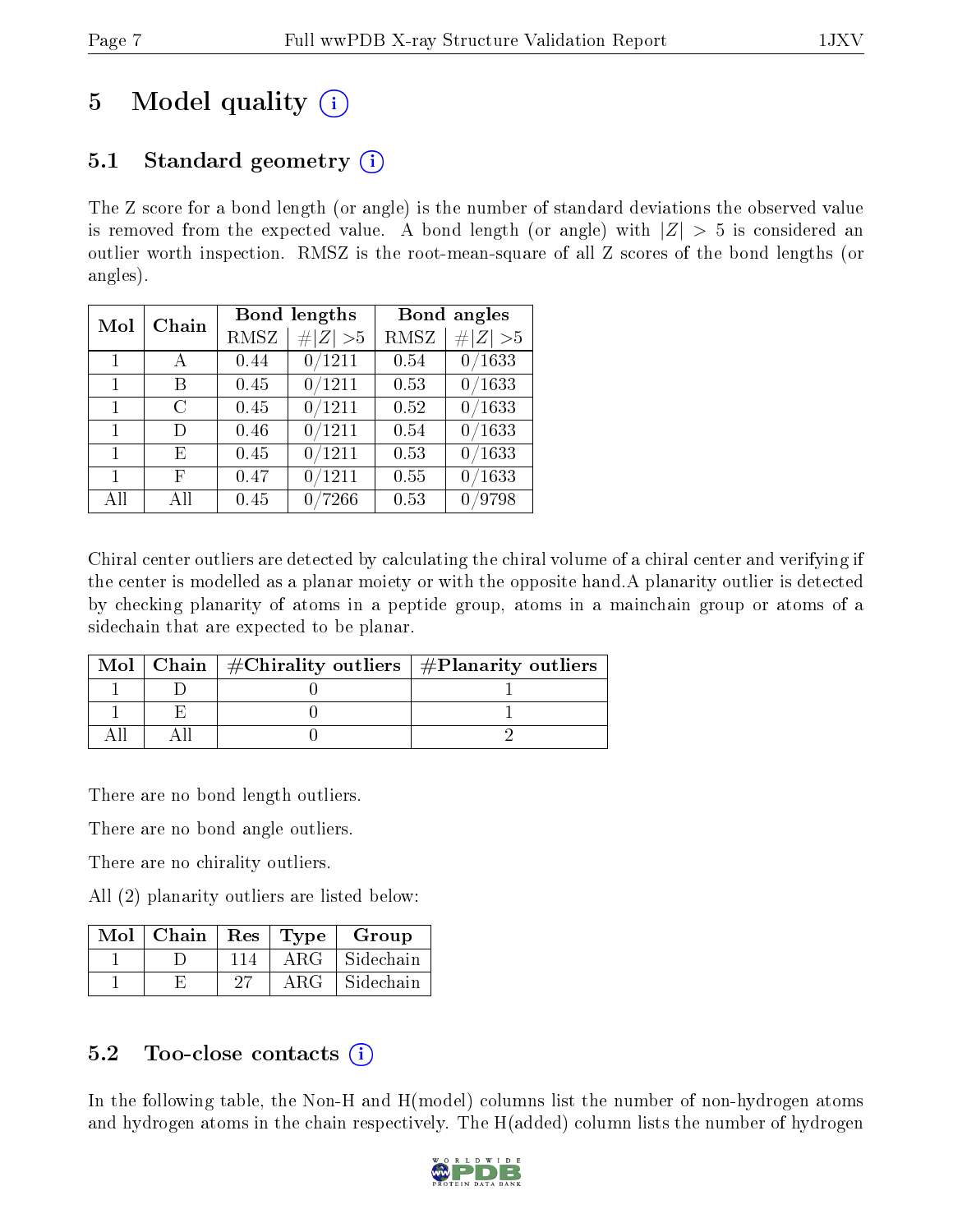| Mol            | Chain                     | $Non-H$ | H (model) | H(added) | Clashes        | Symm-Clashes |
|----------------|---------------------------|---------|-----------|----------|----------------|--------------|
|                | Α                         | 1184    |           | 1173     | 25             | 0            |
| 1              | B                         | 1184    | $\theta$  | 1173     | 25             | 0            |
|                | $\mathcal{C}$             | 1184    | $\theta$  | 1173     | 25             | 0            |
|                | D                         | 1184    | $\theta$  | 1173     | 26             | 0            |
|                | E                         | 1184    |           | 1173     | 21             | 0            |
|                | $\boldsymbol{\mathrm{F}}$ | 1184    | $\theta$  | 1173     | 27             | 0            |
| $\overline{2}$ | А                         | 29      | $\theta$  |          | 3              | 0            |
| $\overline{2}$ | B                         | 33      |           | 0        |                | 0            |
| $\overline{2}$ | С                         | 24      | $\Omega$  | $\theta$ | 6              | 0            |
| $\overline{2}$ | D                         | 35      |           |          | $\overline{2}$ | 0            |
| $\overline{2}$ | E                         | 31      | $\theta$  | $\theta$ | $\theta$       | 0            |
| $\overline{2}$ | F                         | 39      |           |          | $\overline{2}$ | 0            |
| All            | All                       | 7295    | 0         | 7038     | 127            | 0            |

atoms added and optimized by MolProbity. The Clashes column lists the number of clashes within the asymmetric unit, whereas Symm-Clashes lists symmetry related clashes.

The all-atom clashscore is defined as the number of clashes found per 1000 atoms (including hydrogen atoms). The all-atom clashscore for this structure is 9.

All (127) close contacts within the same asymmetric unit are listed below, sorted by their clash magnitude.

|                    |                     | Interatomic    | Clash           |
|--------------------|---------------------|----------------|-----------------|
| $Atom-1$           | Atom-2              | distance $(A)$ | overlap $(\AA)$ |
| 1:C:140:VAL:HG11   | 1:E:72:PRO:HB3      | 1.57           | 0.86            |
| 1:C:40:PHE:HB2     | 1: E: 38: LEU: HB3  | 1.57           | 0.84            |
| 1:C:38:LEU:HB3     | 1:E:40:PHE:HB2      | 1.64           | 0.80            |
| 1:B:38:LEU:HB3     | $1:$ F:40:PHE:HB2   | 1.64           | 0.79            |
| 1:B:72:PRO:HB3     | $1:$ F:140:VAL:HG11 | 1.63           | 0.79            |
| 1:A:45:GLU:HG3     | 2:A:166:HOH:O       | 1.81           | 0.79            |
| 1:B:88:ARG:HD2     | 1:B:121:ASP:HA      | 1.67           | 0.77            |
| 1: A:38:LEU:HB3    | 1: D: 40: PHE: HB2  | 1.68           | 0.76            |
| 1: A:88: ARG:HD2   | 1:A:121:ASP:HA      | 1.67           | 0.76            |
| 1:A:72:PRO:HB3     | 1: D: 140: VAL:HGI1 | 1.67           | 0.76            |
| 1:C:88:ARG:HD2     | 1: C: 121: ASP: HA  | 1.68           | 0.75            |
| 1: D: 88: ARG: HD2 | 1: D: 121: ASP: HA  | 1.68           | 0.75            |
| $1:$ F:88:ARG:HD2  | $1:$ F:121:ASP:HA   | 1.69           | 0.74            |
| 1:B:140:VAL:HG11   | $1:$ F:72:PRO:HB3   | 1.69           | 0.74            |
| 1:A:140:VAL:HG11   | 1:D:72:PRO:HB3      | 1.70           | 0.73            |
| 1:B:40:PHE:HB2     | $1:$ F:38:LEU:HB3   | 1.68           | 0.73            |
| 1: D: 93: GLU: HG3 | 2:D:164:HOH:O       | 1.89           | 0.72            |
| 1: E: 88: ARG: HD2 | 1: E: 121: ASP: HA  | 1.70           | 0.72            |
| 1: A:40: PHE:HB2   | 1: D: 38: LEU: HB3  | 1.73           | 0.71            |

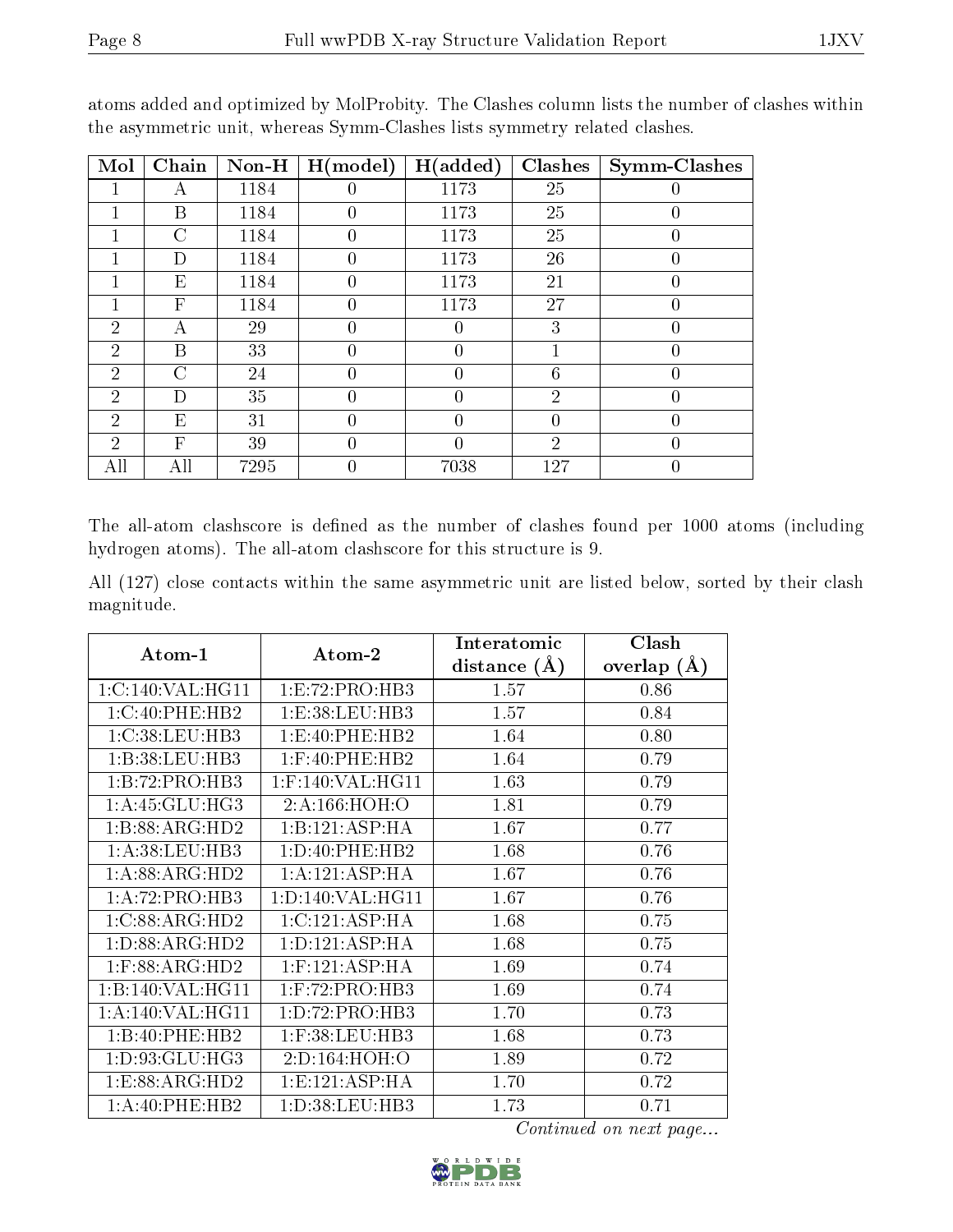| Continuation providus page     |                                              | Interatomic    | $\overline{\text{Cl}}$ ash |
|--------------------------------|----------------------------------------------|----------------|----------------------------|
| Atom-1                         | Atom-2                                       | distance $(A)$ | overlap $(\AA)$            |
| 1:F:85:LYS:HZ2                 | $1:$ F:85:LYS:H                              | 1.39           | 0.70                       |
| 1:C:72:PRO:HB3                 | 1: E: 140: VAL: HG11                         | 1.73           | 0.70                       |
| $1:$ F:67:TYR:HE2              | 2:F:186:HOH:O                                | 1.74           | 0.70                       |
| 1:A:72:PRO:HD2                 | 2:A:162:HOH:O                                | 1.92           | 0.69                       |
| 1:A:43:ALA:O                   | 1:A:69:HIS:HD2                               | 1.77           | 0.68                       |
| 1: E: 85: LYS: H               | 1:E:85:LYS:HZ2                               | 1.39           | 0.68                       |
| 1:B:152:GLU:HG3                | 1:C:111:GLN:OE1                              | 1.96           | 0.66                       |
| 1:B:43:ALA:O                   | 1:B:69:HIS:HD2                               | 1.78           | 0.66                       |
| $1:C:67$ : TYR: HE2            | 2:C:164:HOH:O                                | 1.78           | 0.66                       |
| $1:$ F:43:ALA:O                | 1:F:69:HIS:HD2                               | 1.78           | 0.65                       |
| 1:E:43:ALA:O                   | 1:E:69:HIS:HD2                               | 1.80           | 0.64                       |
| 1:E:95:ASN:HD21                | 1:E:97:ALA:HB3                               | 1.62           | 0.64                       |
| 1:C:104:ILE:HG13               | 2:C:173:HOH:O                                | 1.96           | 0.64                       |
| 1: D:43: ALA:O                 | 1:D:69:HIS:HD2                               | 1.80           | 0.64                       |
| 1:C:43:ALA:O                   | 1:C:69:HIS:HD2                               | 1.79           | 0.64                       |
| 1: D: 85: LYS:H                | 1:D:85:LYS:HZ2                               | 1.46           | 0.64                       |
| 1:B:95:ASN:HD21                | 1:B:97:ALA:HB3                               | 1.64           | 0.62                       |
| 1:E:95:ASN:ND2                 | 1:E:97:ALA:HB3                               | 2.15           | 0.62                       |
| 1:C:95:ASN:HD21                | 1:C:97:ALA:HB3                               | 1.64           | 0.61                       |
| 1:B:85:LYS:HZ2                 | 1: B:85: LYS:H                               | 1.46           | 0.61                       |
| 1:C:92:GLY:HA2                 | 2:C:175:HOH:O                                | 1.99           | 0.61                       |
| 1: A:95:ASN:HD21               | 1:A:97:ALA:HB3                               | 1.67           | 0.60                       |
| 1:C:95:ASN:ND2                 | 1:C:97:ALA:HB3                               | 2.16           | 0.60                       |
| 1:A:149:TRP:CE2                | 1:B:17:GLN:HG3                               | 2.37           | 0.60                       |
| 1: A:34: ARG:NH1               | 1:A:141:ASP:HA                               | 2.18           | 0.59                       |
| 1: A:85:LYS:H                  | 1:A:85:LYS:HZ2                               | 1.50           | 0.59                       |
| 1: A:95: ASN:ND2               | 1:A:97:ALA:HB3                               | 2.18           | 0.59                       |
| 1:B:34:ARG:NH1                 | 1:B:141:ASP:HA                               | 2.18           | 0.59                       |
| 1:B:95:ASN:ND2                 | 1:B:97:ALA:HB3                               | 2.17           | 0.59                       |
| 1:C:34:ARG:NH1                 | 1: C:141: ASP:HA                             | 2.18           | 0.58                       |
| 1:F:95:ASN:HD21                | 1:F:97:ALA:HB3                               | 1.69           | 0.58                       |
| 1:A:17:GLN:HG3                 | 1:C:149:TRP:CE2                              | 2.38           | 0.57                       |
| $1:$ F:95:ASN:ND2              | 1:F:97:ALA:HB3                               | 2.20           | 0.57                       |
| 1:E:34:ARG:NH1                 | $1: E: 141: \overline{\text{ASP}:\text{HA}}$ | 2.20           | 0.56                       |
| 1:D:95:ASN:ND2                 | 1:D:97:ALA:HB3                               | 2.21           | 0.56                       |
| $1: D:95: A\overline{SN:HD21}$ | $1: D:97: ALA: \overline{HB3}$               | 1.70           | 0.56                       |
| $1:$ F:34:ARG:NH $1$           | $1:$ F:141:ASP:HA                            | 2.22           | 0.55                       |
| 1: D: 34: ARG: NH1             | 1: D: 141: ASP: HA                           | 2.23           | 0.54                       |
| 1:C:145:CYS:O                  | 1: D: 145: CYS: HB2                          | 2.09           | 0.53                       |
| 1: A:91: LEU: HD22             | 1:A:117:ILE:HD13                             | 1.92           | 0.52                       |
| 1:C:85:LYS:HZ2                 | 1:C:85:LYS:H                                 | 1.57           | 0.52                       |

Continued from previous page.

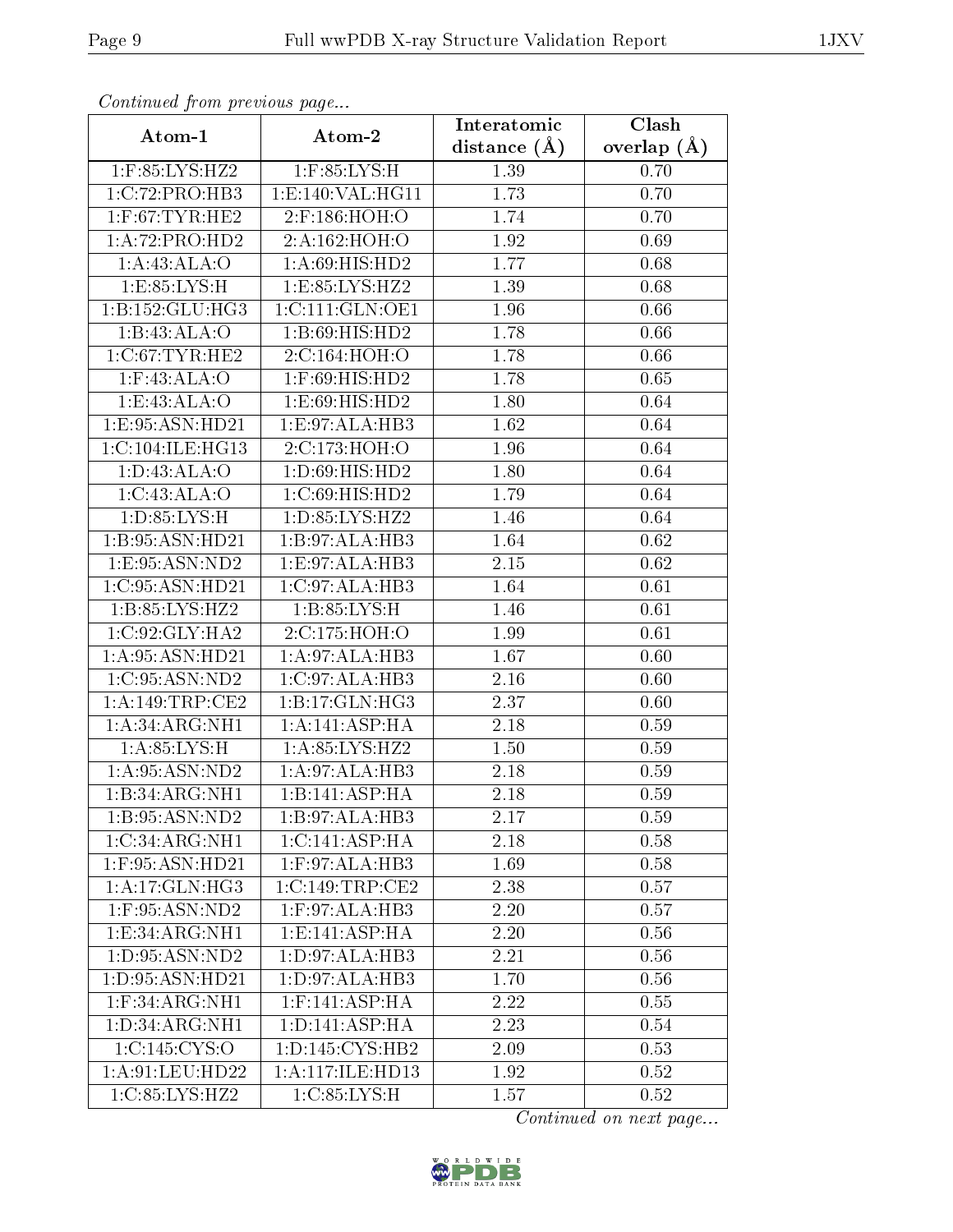| Commune from previous page |                        | Interatomic    | Clash         |
|----------------------------|------------------------|----------------|---------------|
| Atom-1                     | Atom-2                 | distance $(A)$ | overlap $(A)$ |
| $1:$ F:128:LYS:HA          | 1:F:128:LYS:HE3        | 1.92           | 0.51          |
| 1:C:145:CYS:HB2            | 1: D: 145: CYS:O       | 2.11           | 0.51          |
| 1:C:7:THR:HG23             | 1:C:9:ILE:HD12         | 1.92           | 0.51          |
| 1: D: 149: TRP: CE2        | 1: E: 17: GLN: HG3     | 2.46           | 0.50          |
| 1: D: 111: GLN: OE1        | $1:$ F:152: $GLU$ :HG3 | 2.11           | 0.50          |
| $1:$ F:7:THR:HG23          | 1:F:9:ILE:HD12         | 1.92           | 0.50          |
| 1:B:7:THR:HG23             | 1:B:9:ILE:HD12         | 1.94           | 0.50          |
| 1:E:152:GLU:HG3            | $1:$ F:111:GLN:OE1     | 2.12           | 0.49          |
| 1:C:84:VAL:HB              | 1:C:85:LYS:HZ2         | 1.78           | 0.49          |
| 1:B:105:ARG:NH1            | 2:B:160:HOH:O          | 2.46           | 0.49          |
| 1:C:91:LEU:HD22            | 1:C:117:ILE:HD13       | 1.94           | 0.49          |
| 1:D:85:LYS:H               | 1: D: 85: LYS: NZ      | 2.10           | 0.49          |
| $1:$ F:128:LYS:HE3         | $1:$ F:128:LYS:CA      | 2.43           | 0.49          |
| 1: D: 81: LEU: HD22        | 1:D:82:ASN:HD22        | 1.78           | 0.48          |
| 1: A:81: LEU:HD22          | 1:A:82:ASN:HD22        | 1.78           | 0.48          |
| 1:F:85:LYS:N               | 1:F:85:LYS:HZ2         | 2.09           | 0.48          |
| 1:D:91:LEU:HD22            | 1: D: 117: ILE: HD13   | 1.95           | 0.48          |
| $1:$ F:91:LEU:HD22         | 1:F:117:ILE:HD13       | 1.96           | 0.48          |
| 1:D:84:VAL:HB              | 1:D:85:LYS:HZ2         | 1.80           | 0.47          |
| 1: A: 7:THR: HG23          | 1:A:9:ILE:HD12         | 1.95           | 0.47          |
| 1: D: 7: THR: HG23         | 1:D:9:ILE:HD12         | 1.97           | 0.47          |
| $1:$ F:81:LEU:HD22         | $1:$ F:82:ASN:HD22     | 1.79           | 0.47          |
| $1:$ F:85:LYS:NZ           | $1:$ F:85:LYS:H        | 2.09           | 0.47          |
| 1:D:128:LYS:HE3            | 1: D: 128: LYS: HA     | 1.97           | 0.47          |
| 1:C:66:LYS:HD2             | 1: C:66: LYS: HA       | 1.79           | 0.46          |
| 1: E: 128: LYS: HA         | 1:E:128:LYS:HE3        | 1.97           | 0.46          |
| 1:A:128:LYS:HA             | 1: A:128: LYS: HE3     | 1.98           | 0.46          |
| 1: B: 85: LYS: N           | 1:B:85:LYS:HZ2         | 2.14           | 0.46          |
| 1:D:17:GLN:HG3             | $1:$ F:149:TRP:CE2     | 2.50           | 0.46          |
| 1:C:128:LYS:HA             | 1:C:128:LYS:HE3        | 1.97           | 0.46          |
| 1:B:91:LEU:HD22            | 1:B:117:ILE:HD13       | 1.98           | 0.46          |
| 1:B:128:LYS:HA             | 1:B:128:LYS:HE3        | 1.98           | 0.46          |
| 1: D: 23: GLU: HG2         | 1: D: 108: PHE: CZ     | 2.51           | 0.45          |
| 1: A:85:LYS:H              | 1: A:85: LYS: NZ       | 2.13           | 0.45          |
| 1: E: 7: THR: HG23         | 1:E:9:ILE:HD12         | 1.97           | 0.45          |
| 1: A:81: LEU: HD13         | 2:A:179:HOH:O          | 2.16           | 0.45          |
| 1: A:145:CYS:0             | $1:$ F:145:CYS:HB2     | 2.17           | 0.45          |
| 1:C:85:LYS:NZ              | 1: C:85: LYS:H         | 2.15           | 0.44          |
| 1: E: 81: LEU: HD22        | 1:E:82:ASN:HD22        | 1.82           | 0.44          |
| 1:E:85:LYS:H               | 1: E: 85: LYS: NZ      | 2.11           | 0.44          |
| 1:B:81:LEU:HD22            | 1:B:82:ASN:HD22        | 1.83           | 0.44          |

Continued from previous page.

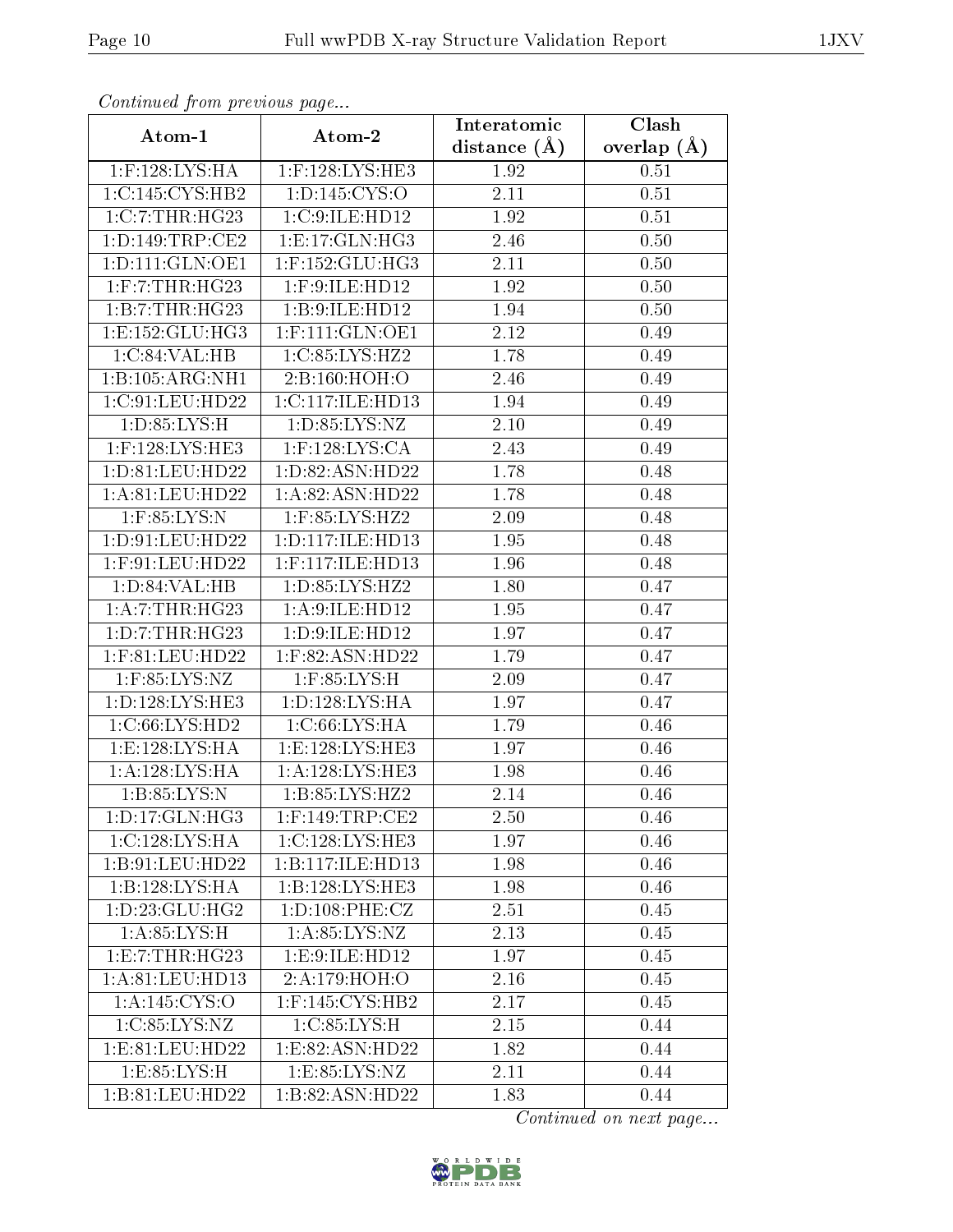| $\sum_{i=1}^{n} a_i$                |                               | Interatomic       | Clash           |  |
|-------------------------------------|-------------------------------|-------------------|-----------------|--|
| Atom-1                              | Atom-2                        | distance $(A)$    | overlap $(\AA)$ |  |
| 1: A:84:VAL:HB                      | 1: A:85: LYS: H <sub>Z2</sub> | 1.83              | 0.43            |  |
| 1: B: 85: LYS: NZ                   | 1: B:85: LYS:H                | $\overline{2.16}$ | 0.43            |  |
| 1: E: 18: ARG: NH1                  | 1:E:108:PHE:O                 | 2.45              | 0.43            |  |
| 1:B:13:PRO:HD3                      | 1:B:73:VAL:HG12               | 2.01              | 0.43            |  |
| 1:E:91:LEU:HD22                     | 1: E: 117: ILE: HD13          | 2.00              | 0.43            |  |
| 1: A:66: LYS:HD2                    | 1: A:66: LYS: HA              | 1.82              | 0.43            |  |
| $1:$ F:18: $ARG:NH1$                | $1:$ F:108:PHE:O              | 2.43              | 0.42            |  |
| $1:$ F:66:LYS:HD2                   | $1:$ F:66:LYS:HA              | 1.82              | 0.42            |  |
| 1:B:14:ASP:OD2                      | 1:B:116:ILE:HD12              | 2.19              | 0.42            |  |
| 1:B:23:GLU:HG2                      | 1:B:108:PHE:CZ                | 2.55              | 0.42            |  |
| 1:B:66:LYS:HA                       | 1:B:66:LYS:HD2                | 1.81              | 0.42            |  |
| 1:D:62:ALA:HB3                      | 2:D:171:HOH:O                 | 2.19              | 0.42            |  |
| 1:E:128:LYS:CA                      | 1: E: 128: LYS: HE3           | 2.50              | 0.42            |  |
| 1:B:128:LYS:HE3                     | 1:B:128:LYS:CA                | 2.50              | 0.42            |  |
| $1: D: 128: LYS: \overline{CA}$     | 1: D: 128: LYS: HE3           | 2.50              | 0.42            |  |
| $1:$ F:14:ASP:OD2                   | $1:$ F:116:ILE:HD12           | 2.20              | 0.41            |  |
| 1: D: 14: ASP: OD2                  | 1:D:116:ILE:HD12              | 2.19              | 0.41            |  |
| 1: E:85: LYS:N                      | 1:E:85:LYS:HZ2                | 2.10              | 0.41            |  |
| 1:B:124:GLU:HG3                     | 1:B:125:SER:N                 | 2.35              | 0.41            |  |
| 1:C:42:GLN:HG3                      | 2:C:174:HOH:O                 | 2.20              | 0.41            |  |
| 1:A:14:ASP:OD2                      | 1: A:116: ILE: HD12           | 2.21              | 0.41            |  |
| $1:$ F:23:GLU:HG2                   | $1:$ F:108:PHE:CZ             | 2.56              | 0.41            |  |
| $1:$ F:18:ARG:HD2                   | 2:F:164:HOH:O                 | 2.20              | 0.41            |  |
| 1:C:101:PRO:HG3                     | 2:C:165:HOH:O                 | 2.21              | 0.41            |  |
| 1: E: 14: ASP: OD2                  | 1: E: 116: ILE: HD12          | 2.21              | 0.40            |  |
| $1:A:116:\overline{\text{ILE:CD1}}$ | 2:C:167:HOH:O                 | 2.69              | 0.40            |  |

Continued from previous page...

There are no symmetry-related clashes.

#### 5.3 Torsion angles (i)

#### 5.3.1 Protein backbone (i)

In the following table, the Percentiles column shows the percent Ramachandran outliers of the chain as a percentile score with respect to all X-ray entries followed by that with respect to entries of similar resolution.

The Analysed column shows the number of residues for which the backbone conformation was analysed, and the total number of residues.

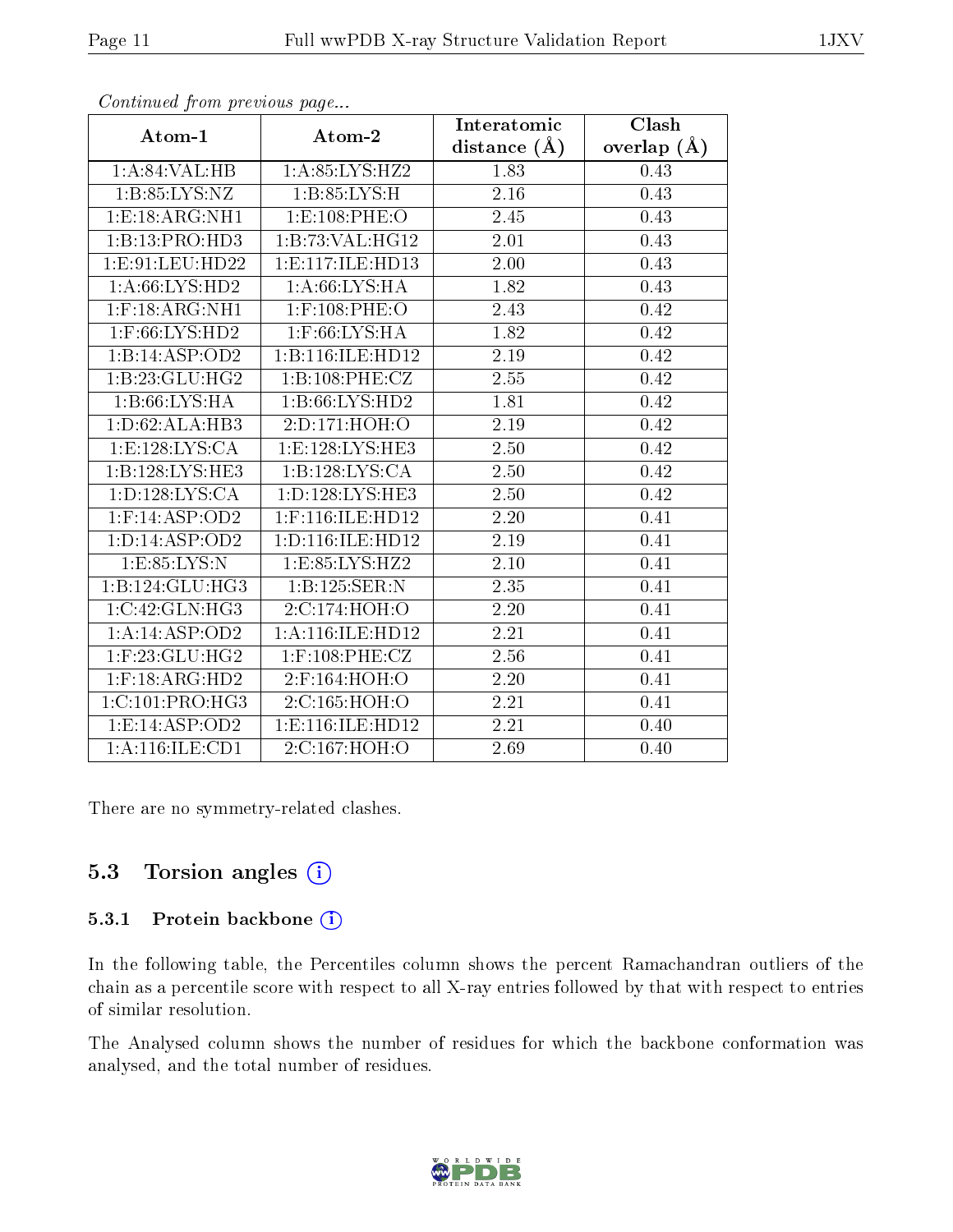| Mol          | Chain         | Analysed      | Favoured   | Allowed   | Outliers | Percentiles |    |
|--------------|---------------|---------------|------------|-----------|----------|-------------|----|
| $\mathbf{1}$ | $\bf{A}$      | 147/152 (97%) | 141 (96%)  | $5(3\%)$  | $1(1\%)$ | 22          | 22 |
| $\mathbf{1}$ | B             | 147/152(97%)  | 141 (96\%) | $5(3\%)$  | $1(1\%)$ | 22          | 22 |
| $\mathbf{1}$ | $\mathcal{C}$ | 147/152(97%)  | 140 (95%)  | 6 $(4%)$  | $1(1\%)$ | 22          | 22 |
| 1            | D             | 147/152 (97%) | 142 (97%)  | 4(3%)     | $1(1\%)$ | 22          | 22 |
| $\mathbf{1}$ | E             | 147/152(97%)  | 141 (96%)  | $5(3\%)$  | $1(1\%)$ | 22          | 22 |
| $\mathbf{1}$ | $\mathbf{F}$  | 147/152(97%)  | 141 (96%)  | $5(3\%)$  | $1(1\%)$ | 22          | 22 |
| All          | All           | 882/912 (97%) | 846 (96%)  | $30(3\%)$ | 6 $(1%)$ | 22          | 22 |

All (6) Ramachandran outliers are listed below:

| Mol | Chain | Res | <b>Type</b> |
|-----|-------|-----|-------------|
|     |       | 116 | <b>ILE</b>  |
|     |       | 116 | ILE         |
|     |       | 116 | <b>ILE</b>  |
|     | C     | 116 | ILE         |
|     | Е.    | 116 | ILE         |
|     |       | 116 | H.E         |

#### 5.3.2 Protein sidechains (i)

In the following table, the Percentiles column shows the percent sidechain outliers of the chain as a percentile score with respect to all X-ray entries followed by that with respect to entries of similar resolution.

The Analysed column shows the number of residues for which the sidechain conformation was analysed, and the total number of residues.

| Mol          | Chain         | Analysed        | Rotameric | Outliers | Percentiles |    |
|--------------|---------------|-----------------|-----------|----------|-------------|----|
|              | A             | $127/129$ (98%) | 116 (91%) | 11 (9%)  | 10          | 10 |
|              | В             | $127/129$ (98%) | 116 (91%) | 11 (9%)  | 10          | 10 |
| $\mathbf{1}$ | $\mathcal{C}$ | $127/129$ (98%) | 116 (91%) | 11 (9%)  | 10          | 10 |
| 1            | D             | $127/129$ (98%) | 116 (91%) | 11 (9%)  | 10          | 10 |
|              | E             | $127/129$ (98%) | 116 (91%) | 11 (9%)  | 10          | 10 |
|              | F             | 127/129 (98%)   | 116 (91%) | 11 (9%)  | 10          | 10 |
| All          | All           | 762/774 (98%)   | 696 (91%) | 66 (9%)  | $10\,$      | 10 |

All (66) residues with a non-rotameric sidechain are listed below:

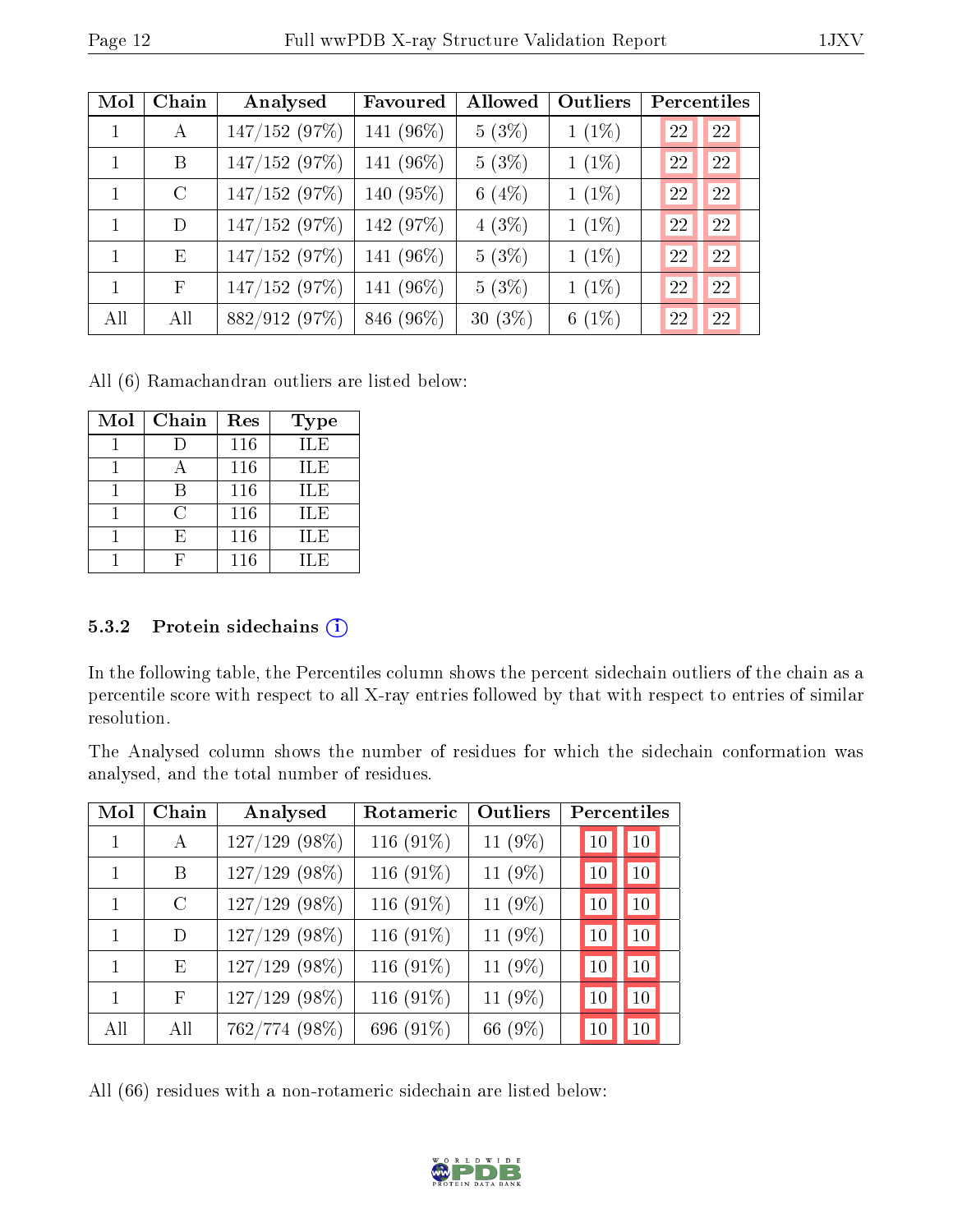| Mol            | Chain                                                                                                                                                                                                                   | Res             | $_{\rm Type}$             |
|----------------|-------------------------------------------------------------------------------------------------------------------------------------------------------------------------------------------------------------------------|-----------------|---------------------------|
| $\overline{1}$ | $\overline{A}$                                                                                                                                                                                                          | $\overline{4}$  | $\overline{\text{CYS}}$   |
| $\overline{1}$ |                                                                                                                                                                                                                         | $\overline{36}$ | <b>VAL</b>                |
| $\mathbf{1}$   |                                                                                                                                                                                                                         | $50\,$          | $\overline{\text{GLU}}$   |
| $\overline{1}$ |                                                                                                                                                                                                                         | $\overline{64}$ | LEU<br>LEU                |
| $\mathbf{1}$   |                                                                                                                                                                                                                         | $\overline{81}$ |                           |
| $\overline{1}$ |                                                                                                                                                                                                                         | $\overline{85}$ | <b>LYS</b>                |
| $\overline{1}$ | $\frac{\overline{A}}{\overline{A}}$ $\frac{\overline{A}}{\overline{A}}$ $\frac{\overline{A}}{\overline{A}}$ $\frac{\overline{A}}{\overline{A}}$ $\frac{\overline{A}}{\overline{A}}$ $\frac{\overline{A}}{\overline{B}}$ | $\overline{93}$ | $\overline{\mathrm{GLU}}$ |
| $\mathbf{1}$   |                                                                                                                                                                                                                         | 116             | <b>ILE</b>                |
| $\mathbf{1}$   |                                                                                                                                                                                                                         | 124             | $\overline{{\rm GLU}}$    |
| $\overline{1}$ |                                                                                                                                                                                                                         | $1\,28$         | $\overline{\text{LYS}}$   |
| $\overline{1}$ |                                                                                                                                                                                                                         | 147             | $\overline{\text{GLN}}$   |
| $\mathbf{1}$   |                                                                                                                                                                                                                         | $\overline{4}$  | $\overline{\text{CYS}}$   |
| $\mathbf{1}$   | $\overline{\mathbf{B}}$                                                                                                                                                                                                 | $\overline{36}$ | $\overline{\text{VAL}}$   |
| $\overline{1}$ | $\overline{\mathbf{B}}$                                                                                                                                                                                                 | $50\,$          | $\overline{\text{GLU}}$   |
| $\mathbf{1}$   | $\overline{B}$                                                                                                                                                                                                          | 64              | $\overline{\text{LEU}}$   |
| $\overline{1}$ | $\overline{\mathbf{B}}$                                                                                                                                                                                                 | $\overline{81}$ | $\overline{\text{LEU}}$   |
| $\mathbf{1}$   | $\boldsymbol{B}$                                                                                                                                                                                                        | 85              | $\overline{\text{LYS}}$   |
| $\overline{1}$ | $\overline{\text{B}}$                                                                                                                                                                                                   | $\overline{93}$ | $\overline{{\rm GLU}}$    |
| $\overline{1}$ | $\overline{B}$                                                                                                                                                                                                          | 116             | <b>ILE</b>                |
| $\overline{1}$ | $\overline{B}$                                                                                                                                                                                                          | 124             | $\overline{{\rm GLU}}$    |
| $\overline{1}$ |                                                                                                                                                                                                                         | <b>128</b>      | $\overline{\text{LYS}}$   |
| $\mathbf{1}$   | $\overline{B}$ $\overline{B}$ $\overline{C}$ $\overline{C}$ $\overline{C}$ $\overline{C}$ $\overline{C}$ $\overline{C}$ $\overline{C}$ $\overline{C}$                                                                   | 147             | $\overline{\text{GLN}}$   |
| $\overline{1}$ |                                                                                                                                                                                                                         | $\overline{4}$  | $\overline{\text{CYS}}$   |
| $\mathbf{1}$   |                                                                                                                                                                                                                         | 36              | $\overline{\text{VAL}}$   |
| $\overline{1}$ |                                                                                                                                                                                                                         | $50\,$          | $\overline{\text{GLU}}$   |
| $\overline{1}$ |                                                                                                                                                                                                                         | 64              | $\overline{\text{LEU}}$   |
| $\mathbf{1}$   |                                                                                                                                                                                                                         | 81              | $\overline{\text{LEU}}$   |
| $\overline{1}$ |                                                                                                                                                                                                                         | $\overline{85}$ | $\overline{\text{LYS}}$   |
| $\overline{1}$ |                                                                                                                                                                                                                         | 93              | $\overline{\text{GLU}}$   |
| $\mathbf 1$    | $\mathcal C$                                                                                                                                                                                                            | 116             | ILE                       |
| $\mathbf 1$    | $\overline{\rm C}$                                                                                                                                                                                                      | 124             | $\overline{{\rm GLU}}$    |
| $\mathbf{1}$   | $\frac{\overline{C}}{\overline{C}}$                                                                                                                                                                                     | 128             | $\overline{\text{LYS}}$   |
| $\overline{1}$ |                                                                                                                                                                                                                         | 147             | GLN                       |
| $\mathbf{1}$   |                                                                                                                                                                                                                         | $\overline{4}$  | $\overline{\text{CYS}}$   |
| $\overline{1}$ | $\overline{D}$                                                                                                                                                                                                          | $\overline{36}$ | $\overline{\text{VAL}}$   |
| $\mathbf{1}$   | $\mathbf{D}$                                                                                                                                                                                                            | $50\,$          | $\overline{\text{GLU}}$   |
| $\mathbf 1$    |                                                                                                                                                                                                                         | 64              | $\overline{\text{LEU}}$   |
| $\mathbf{1}$   | $\frac{\overline{D}}{\overline{D}}$                                                                                                                                                                                     | 81              | LEU                       |
| $\mathbf{1}$   |                                                                                                                                                                                                                         | $\overline{85}$ | $\overline{\text{LYS}}$   |
| $\mathbf{1}$   | $\frac{\overline{D}}{\overline{D}}$                                                                                                                                                                                     | $\overline{93}$ | $\overline{\mathrm{GLU}}$ |
| $\mathbf{1}$   |                                                                                                                                                                                                                         | 116             | $\overline{\text{ILE}}$   |
| $\mathbf{1}$   |                                                                                                                                                                                                                         | 124             | $\overline{\text{GLU}}$   |
| $\mathbf{1}$   | D                                                                                                                                                                                                                       | 128             | $\overline{\text{LYS}}$   |

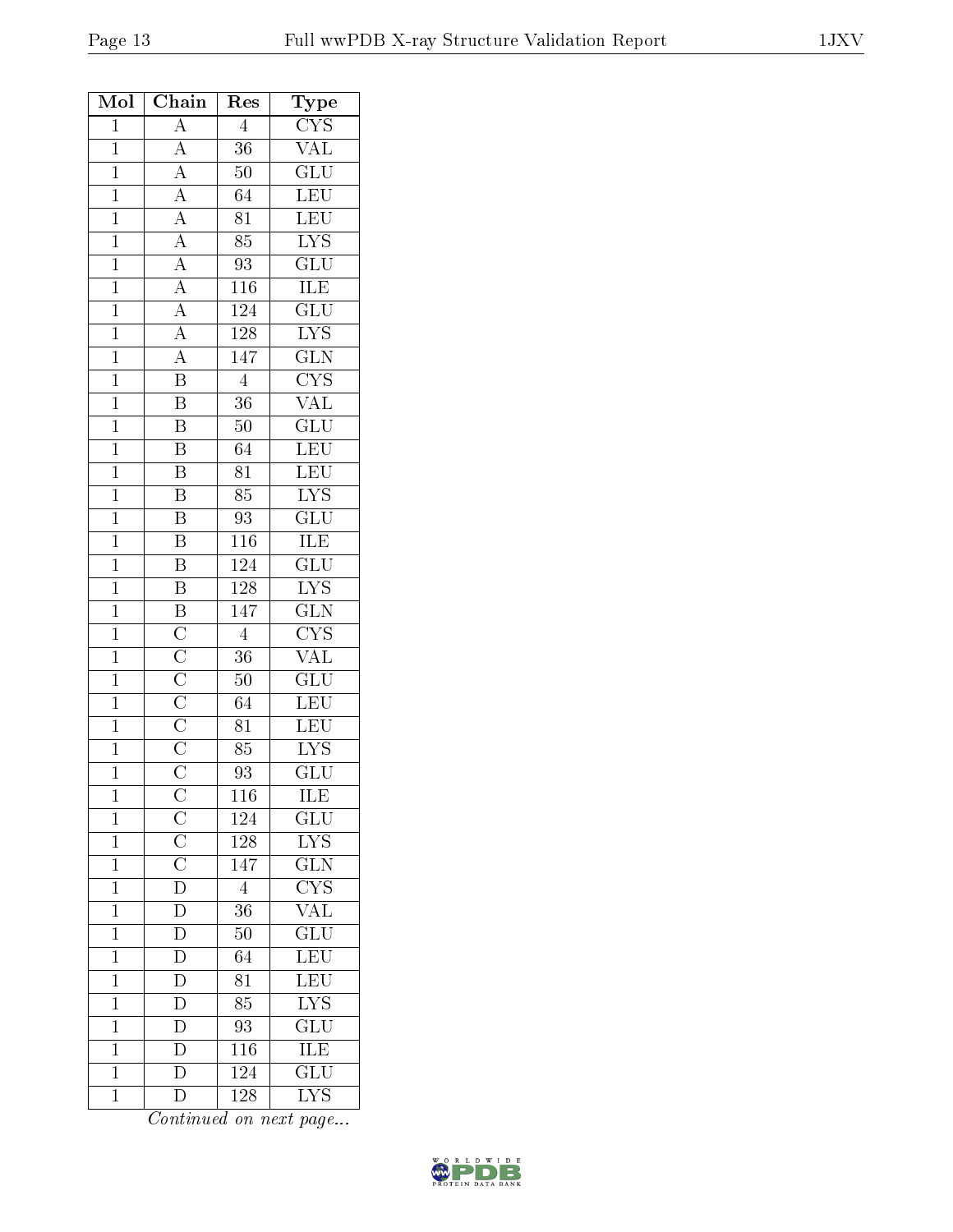| $\overline{\text{Mol}}$ | Chain                   | Res              | $\mathbf{r}$<br>$\sim$<br>Type          |
|-------------------------|-------------------------|------------------|-----------------------------------------|
| $\mathbf{1}$            | D                       | 147              | GLN                                     |
| $\overline{1}$          | $\overline{\mathrm{E}}$ | $\overline{4}$   | $\overline{\text{C} \text{Y} \text{S}}$ |
| $\mathbf{1}$            | $\overline{\mathrm{E}}$ | 36               | <b>VAL</b>                              |
| $\overline{1}$          | $\overline{\mathrm{E}}$ | $50\,$           | GLU                                     |
| $\mathbf{1}$            | $\overline{\mathrm{E}}$ | 64               | LEU                                     |
| $\mathbf{1}$            | $\overline{E}$          | 81               | LEU                                     |
| $\mathbf{1}$            | $\overline{\mathrm{E}}$ | $\overline{85}$  | $\overline{\text{LYS}}$                 |
| $\overline{1}$          | $\overline{\mathrm{E}}$ | 93               | $\overline{{\rm GLU}}$                  |
| $\overline{1}$          | $\overline{\mathrm{E}}$ | $\overline{116}$ | ILE                                     |
| $\mathbf{1}$            | $\overline{\mathrm{E}}$ | 124              | $\overline{\mathrm{GLU}}$               |
| $\mathbf{1}$            | $\overline{\mathrm{E}}$ | 128              | <b>LYS</b>                              |
| $\overline{1}$          | $\overline{\mathrm{E}}$ | 147              | $\overline{{\rm GLN}}$                  |
| $\overline{1}$          | $\overline{\mathrm{F}}$ | $\overline{4}$   | <b>CYS</b>                              |
| $\mathbf{1}$            | $\overline{\mathrm{F}}$ | 36               | $\rm V\overline{AL}$                    |
| $\overline{1}$          | $\overline{\mathrm{F}}$ | $50\,$           | $\overline{\mathrm{GLU}}$               |
| $\mathbf{1}$            | $\overline{\mathrm{F}}$ | 64               | LEU                                     |
| $\mathbf{1}$            | $\overline{F}$          | 81               | $\overline{\text{LEU}}$                 |
| $\mathbf{1}$            | $\overline{\mathrm{F}}$ | 85               | <b>LYS</b>                              |
| $\mathbf{1}$            | $\overline{\mathrm{F}}$ | 93               | $\mathrm{GL} \overline{\mathrm{U}}$     |
| $\overline{1}$          | $\frac{1}{\Gamma}$      | 116              | ILE                                     |
| $\overline{1}$          | $\overline{\mathrm{F}}$ | 124              | $\widetilde{{\rm GLU}}$                 |
| $\overline{1}$          | $\overline{\mathrm{F}}$ | 128              | $\overline{\text{LYS}}$                 |
| $\overline{1}$          | $\overline{\mathrm{F}}$ | 147              | GLN                                     |

Continued from previous page...

Some sidechains can be flipped to improve hydrogen bonding and reduce clashes. All (18) such sidechains are listed below:

| Mol            | Chain                   | $\operatorname{Res}% \left( \mathcal{N}\right) \equiv\operatorname{Res}(\mathcal{N}_{0})\cap\mathcal{N}_{1}$ | Type       |
|----------------|-------------------------|--------------------------------------------------------------------------------------------------------------|------------|
| $\mathbf{1}$   | А                       | 69                                                                                                           | HIS        |
| 1              | А                       | 82                                                                                                           | <b>ASN</b> |
| $\mathbf 1$    | А                       | 95                                                                                                           | <b>ASN</b> |
| $\mathbf{1}$   | B                       | 69                                                                                                           | HIS        |
| $\mathbf 1$    | Β                       | 82                                                                                                           | <b>ASN</b> |
| $\mathbf 1$    | Β                       | 95                                                                                                           | <b>ASN</b> |
| $\mathbf{1}$   | $\overline{C}$          | 69                                                                                                           | HIS        |
| 1              | $\overline{\rm C}$      | 82                                                                                                           | <b>ASN</b> |
| $\mathbf{1}$   | $\overline{C}$          | 95                                                                                                           | <b>ASN</b> |
| $\mathbf 1$    | D                       | 69                                                                                                           | HIS        |
| 1              | $\mathbf{D}$            | 82                                                                                                           | <b>ASN</b> |
| $\mathbf{1}$   | D                       | 95                                                                                                           | <b>ASN</b> |
| $\overline{1}$ | $\overline{\mathrm{E}}$ | 69                                                                                                           | <b>HIS</b> |
| 1              | E                       | 82                                                                                                           | <b>ASN</b> |
| 1              | E                       | 95                                                                                                           | <b>ASN</b> |

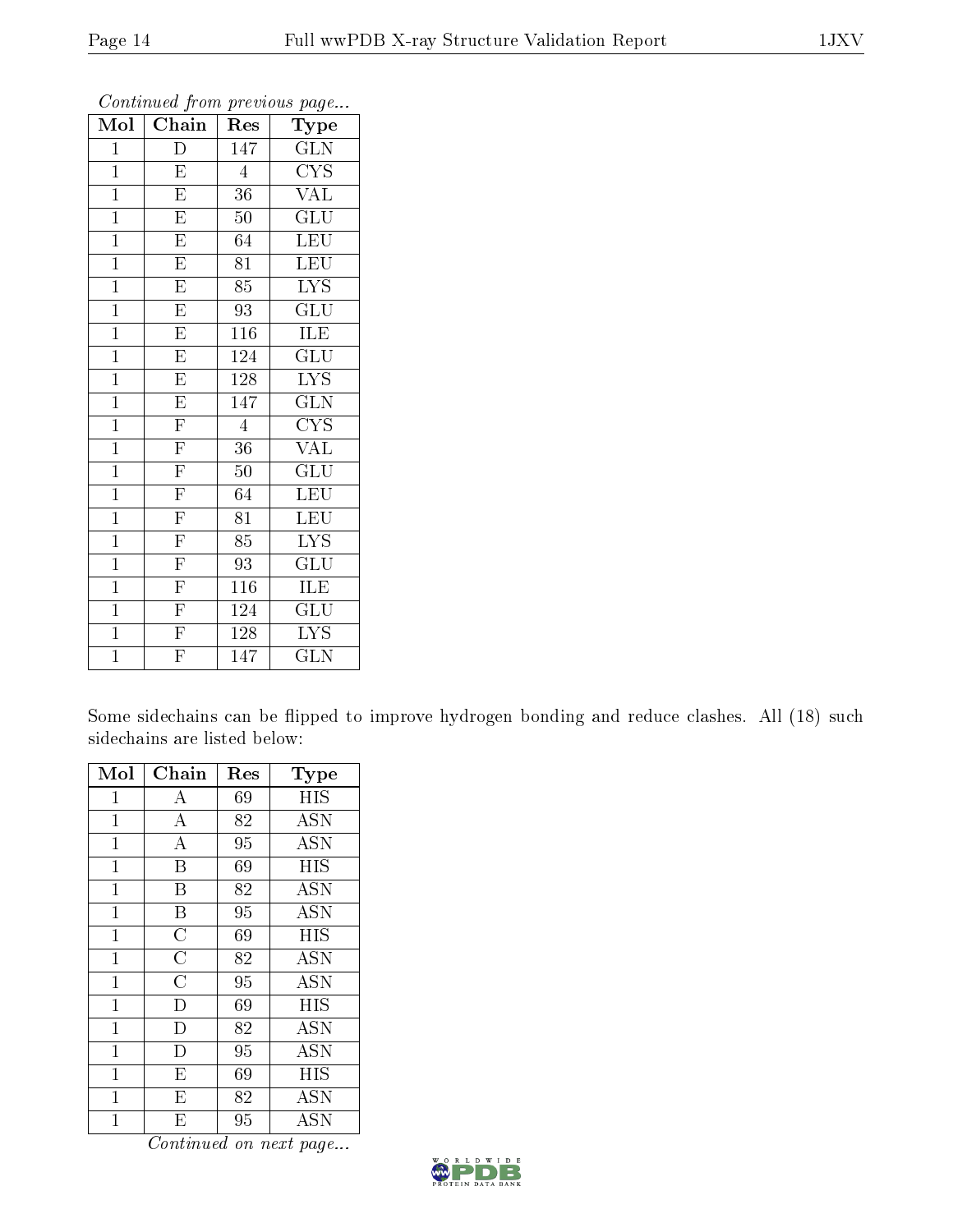Continued from previous page...

| Mol | Chain | Res | Гуре |
|-----|-------|-----|------|
|     |       | ìЧ  | FIS  |
|     |       |     |      |
|     |       | ł.  |      |

#### 5.3.3 RNA [O](https://www.wwpdb.org/validation/2017/XrayValidationReportHelp#rna)i

There are no RNA molecules in this entry.

#### 5.4 Non-standard residues in protein, DNA, RNA chains (i)

There are no non-standard protein/DNA/RNA residues in this entry.

#### 5.5 Carbohydrates (i)

There are no carbohydrates in this entry.

#### 5.6 Ligand geometry (i)

There are no ligands in this entry.

#### 5.7 [O](https://www.wwpdb.org/validation/2017/XrayValidationReportHelp#nonstandard_residues_and_ligands)ther polymers (i)

There are no such residues in this entry.

#### 5.8 Polymer linkage issues (i)

There are no chain breaks in this entry.

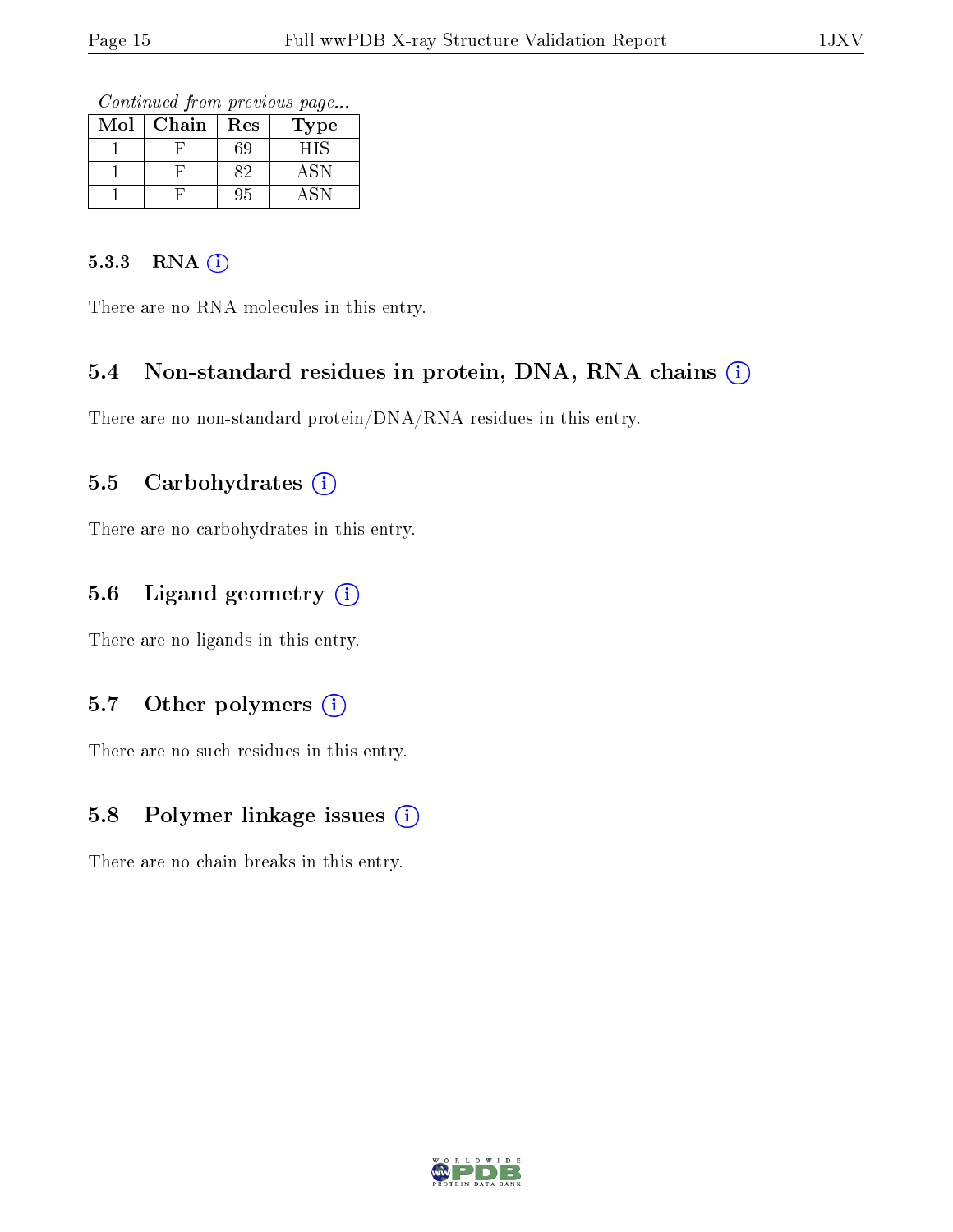### 6 Fit of model and data  $(i)$

#### 6.1 Protein, DNA and RNA chains  $(i)$

In the following table, the column labelled  $#RSRZ> 2'$  contains the number (and percentage) of RSRZ outliers, followed by percent RSRZ outliers for the chain as percentile scores relative to all X-ray entries and entries of similar resolution. The OWAB column contains the minimum, median,  $95<sup>th</sup>$  percentile and maximum values of the occupancy-weighted average B-factor per residue. The column labelled ' $Q< 0.9$ ' lists the number of (and percentage) of residues with an average occupancy less than 0.9.

| Mol | Chain      | Analysed        | $<$ RSRZ $>$ | $\#\text{RSRZ}\text{>2}$            | $OWAB(A^2)$    | $\rm Q\textcolor{black}{<}0.9$ |
|-----|------------|-----------------|--------------|-------------------------------------|----------------|--------------------------------|
|     | А          | $149/152(98\%)$ | $-0.04$      | $5(3\%)$<br>43<br>45                | 22, 43, 73, 98 |                                |
|     | B          | $149/152(98\%)$ | $-0.11$      | 0   100   100                       | 22, 42, 73, 93 | $\theta$                       |
|     | $\rm C$    | $149/152(98\%)$ | 0.36         | $19(12\%)$ 3<br>$\sqrt{3}$          | 24, 44, 81, 99 | $\Omega$                       |
|     | D          | $149/152(98\%)$ | $-0.16$      | $1(0\%)$ 87<br>86                   | 21, 38, 71, 93 | $\Omega$                       |
|     | E          | $149/152(98\%)$ | $-0.19$      | 0   100   100                       | 20, 37, 70, 94 | $\Omega$                       |
|     | $_{\rm F}$ | $149/152(98\%)$ | 0.10         | $13(8\%)$<br>$\vert 10 \vert$<br> 8 | 20, 37, 78, 99 | $\Omega$                       |
| All | All        | 894/912 (98%)   | $-0.01$      | 38 $(4%)$<br>35<br>33               | 20, 41, 76, 99 |                                |

All (38) RSRZ outliers are listed below:

| Mol            | Chain                   | Res | Type                    | <b>RSRZ</b> |
|----------------|-------------------------|-----|-------------------------|-------------|
| $\mathbf{1}$   | $\overline{\rm C}$      | 60  | PHE                     | 7.8         |
| $\mathbf{1}$   | $\overline{\mathrm{F}}$ | 59  | PRO                     | 7.0         |
| $\mathbf{1}$   | $\overline{\mathrm{F}}$ | 58  | $\rm{ARG}$              | 6.1         |
| $\mathbf{1}$   | $\overline{\mathrm{F}}$ | 52  | <b>TYR</b>              | 5.5         |
| $\mathbf{1}$   | $\overline{\mathrm{F}}$ | 60  | PHE                     | 5.5         |
| $\overline{1}$ | $\overline{\rm C}$      | 64  | LEU                     | 5.1         |
| $\overline{1}$ | $\overline{\rm C}$      | 65  | $\overline{\text{VAL}}$ | 5.0         |
| $\overline{1}$ | $\overline{\rm C}$      | 59  | PRO                     | 4.7         |
| $\mathbf{1}$   | $\mathbf F$             | 57  | <b>ASP</b>              | 4.6         |
| $\mathbf{1}$   | $\overline{\rm C}$      | 47  | LEU                     | 4.6         |
| $\mathbf{1}$   | $\overline{\rm C}$      | 61  | PHE                     | 4.3         |
| $\mathbf{1}$   | $\overline{\rm C}$      | 58  | $\rm{ARG}$              | 4.2         |
| $\mathbf{1}$   | $\overline{\rm C}$      | 67  | <b>TYR</b>              | 3.8         |
| $\overline{1}$ | $\overline{\rm C}$      | 43  | <b>ALA</b>              | 3.8         |
| $\mathbf{1}$   | $\overline{\rm C}$      | 52  | <b>TYR</b>              | 3.7         |
| $\mathbf{1}$   | $\mathbf F$             | 65  | <b>VAL</b>              | 3.7         |
| $\mathbf{1}$   | A                       | 59  | PRO                     | 3.6         |
| $\mathbf{1}$   | $\overline{C}$          | 48  | <b>LEU</b>              | 3.4         |
| $\mathbf 1$    | C                       | 46  | ${\rm ASP}$             | 3.3         |